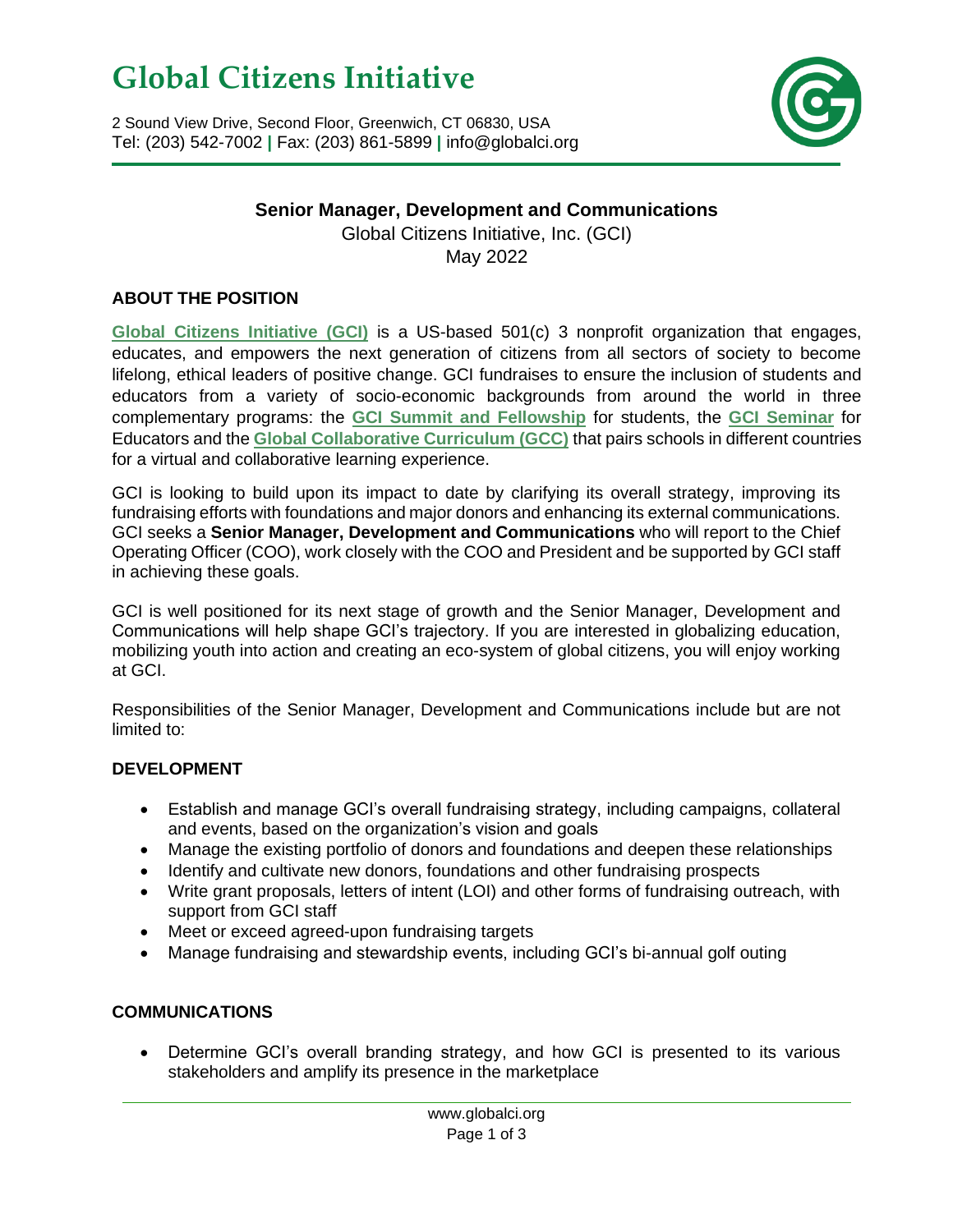- Ensure the language in all communications is compelling and consistent across all platforms and materials
- Manage the GCI website and social media, email marketing and newsletters with support from GCI staff
- Working with GCI Staff, determine content for email blasts and other communications throughout the year
- Manage the press and media relations

#### **QUALIFICATIONS**

The ideal candidate will have the following qualifications, characteristics and experience:

- Exceptional relationship-building skills and a solutions orientated mindset
- Takes initiative and thrives in an entrepreneurial environment
- Good listener
- Bachelor's degree or equivalent from an accredited college or university
- Minimum of 10 years of post-college, fulltime work experience with progressing responsibility
- Nonprofit experience at the operational or Board level
- Experience with grant writing and preparing proposals and reports for individual donors and foundations
- Familiarity with planning and executing fundraising campaigns and events
- Outstanding written communication, analytical, interpersonal, administrative and organizational skills
- Ability to manage and prioritize an evolving workload and pivot as necessary
- Capable of meeting/exceeding fundraising targets
- Competency in design software (e.g., Adobe InDesign, Acrobat, Photoshop and Illustrator)
- Proficiency with CRM systems (e.g., Salesforce) or fundraising database software a plus
- Prior work developing or contributing to effective marketing campaigns and collateral
- Globally-minded and curious about different countries and cultures International work experience a plus

# **COMPENSATION & BENEFITS**

The salary for this position \$80K+ depending on, qualifications. experience and performance. GCI offers all fulltime employees:

- Medical, dental and vision insurance
- 401K plan with an above-average employer match and immediate vesting
- Health Savings Account, employee paid basic Life & AD&D, STD & LTD
- Commuter benefits
- Very generous time off including 4-5 days after GCI's annual programs in July and a week at the end of the year, in addition to 11 paid holidays and a minimum of 17 vacation and personal days, depending on experience and seniority
- Early office closings on Fridays in July and August ("Summer Fridays")
- Annual professional development stipend to promote continuous learning